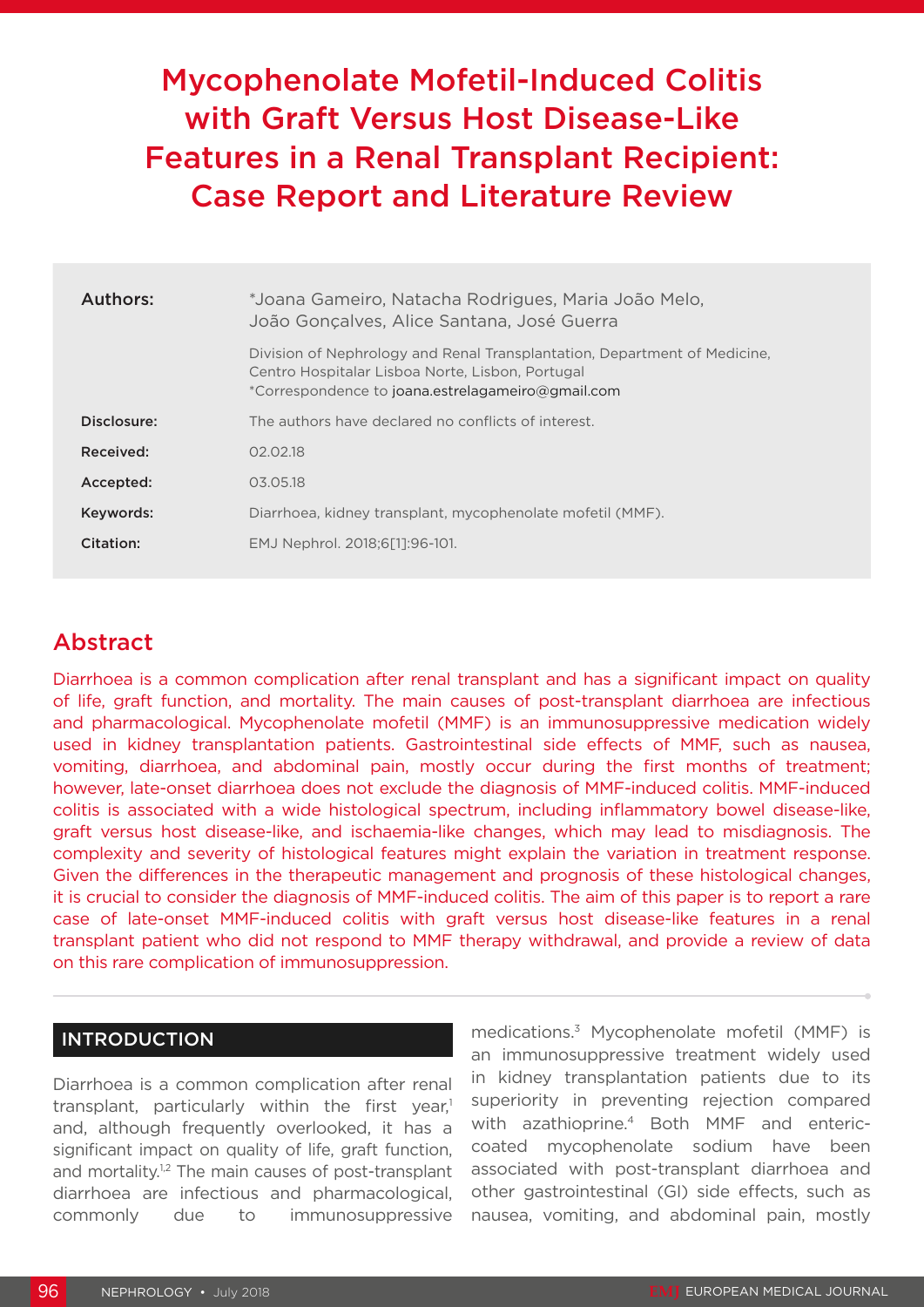occurring during the first 6 months of treatment.5 The incidence of GI toxicity has been reported to be between 40% and 85%, and it is the most common cause of drug withdrawal, which can lead to graft rejection.<sup>6</sup>

The use of MMF has been associated with many histological patterns, such as Crohn's disease-like changes in the colon, erosive or ischaemic enterocolitis, and graft versus host disease (GVHD)-like colonic changes, which can make the diagnosis difficult.<sup>7,8</sup> The aim of this paper is to report a case of late-onset MMF-induced colitis with GVHD-like features in a renal transplant patient and provide a review of data on this rare complication of immunosuppression.

## CASE REPORT

The patient was a 50-year-old Caucasian male who had end-stage renal disease due to diabetic nephropathy. He required peritoneal dialysis for 4 years and underwent kidney transplantation in 2009 from a deceased donor with three major histocompatibility mismatches. The induction therapy involved basiliximab, tacrolimus, MMF, and prednisolone. In the first 3 months, the patient had an acute cellular rejection (Banff 1A) and was treated with pulse steroids; he then had a renal artery stent inserted during the postoperative period due to renal artery stenosis. His creatinine concentration on discharge measured 1.6 mg/dL

and remained at this level throughout the follow-up period. Maintenance therapy was with tacrolimus, MMF, and prednisolone.

Nine years after the transplant, the patient developed a history of watery diarrhoea, general weakness, and anorexia, and lost 9 kg over 3 weeks. He had no fever or skin rash and there were no reported recent infections and no history of prior blood transfusions. The patient was medicated with tacrolimus, MMF, prednisolone, carvedilol, amlodipine, furosemide, calcitriol, and insulin. The dose of immunosuppression was stable for many years.

The patient was dehydrated, with a blood pressure of 98/54 mmHg and a body temperature of 36.1°C. He was anaemic (haemoglobin: 8.9 g/dL), with a normal white blood cell count and negative C-reactive protein. His kidney function deteriorated (creatinine: 3.1 mg/dL, urea: 118 mg/dL) and had hypokalaemia and metabolic acidosis. The MMF dose was 500 mg twice a day and his serum tacrolimus trough level was 6.8 ng/dL. He underwent fluid resuscitation and electrolyte reposition. The investigation for watery diarrhoea revealed negative *Clostridium difficile* toxin, negative stool cultures, negative cytomegalovirus antigenemia assay, and negative serologies for adenovirus and Epstein–Barr virus. Serum liver function tests were normal and a computed tomography (CT) scan of his head, chest, abdomen, and pelvis was unremarkable.



#### Figure 1: Colonoscopy findings in the patient.

A) The ascending colon with erythematous mucosa with multiple petechial lesions; B) The descending colon with normal mucosa.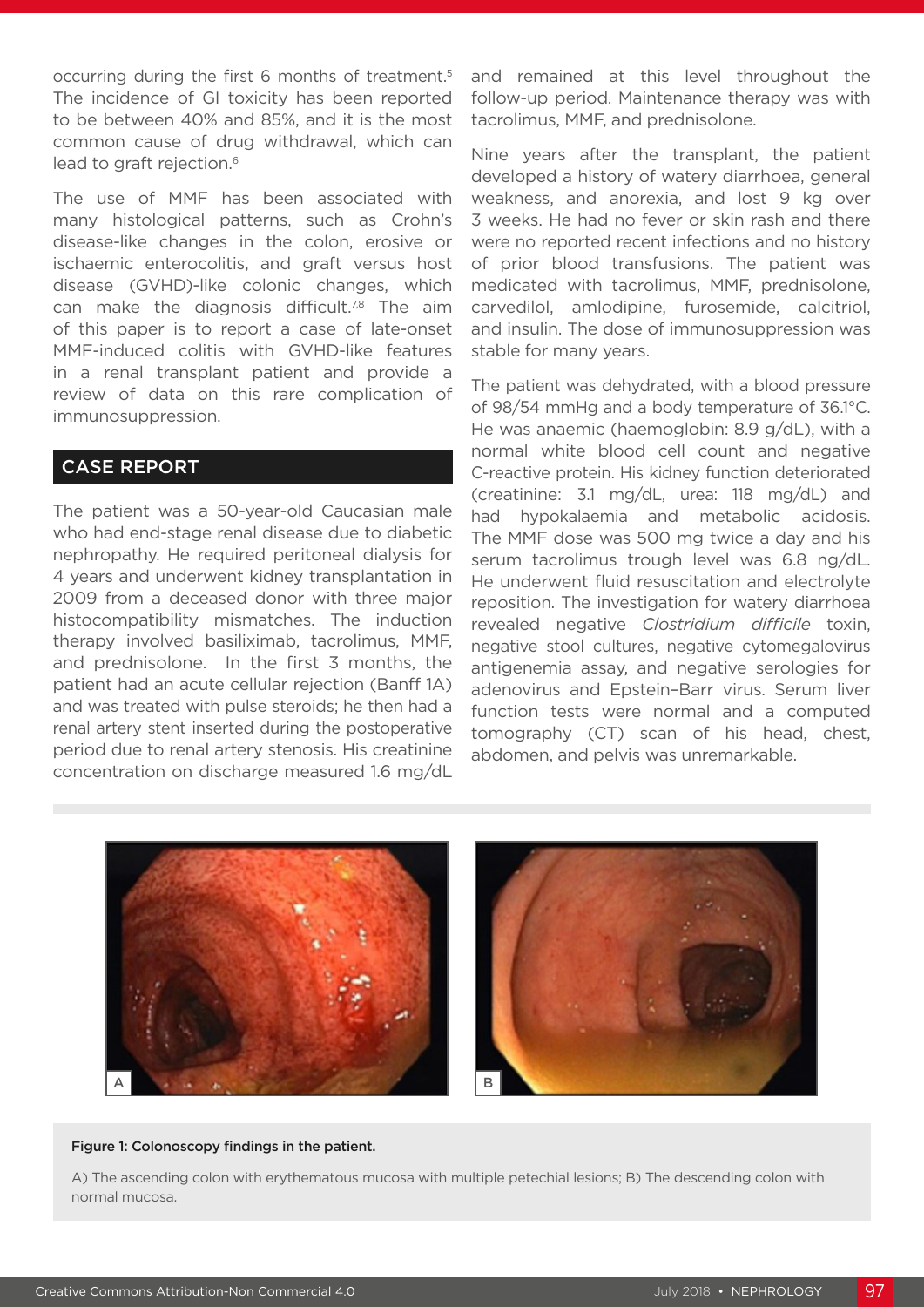Table 1: Mycophenolate mofetil-induced colitis morphological spectrum.

| <b>Histological characteristics</b> | Incidence reported in the literature <sup>7,8,16,20</sup> |
|-------------------------------------|-----------------------------------------------------------|
| l Normal or near normal             | 31-47%                                                    |
| Inflammatory bowel disease-like     | 28-83%                                                    |
| Graft versus host disease-like      | $8 - 19%$                                                 |
| Self-limited colitis-like           | 16%                                                       |

The patient's diarrhoea persisted despite MMF withdrawal and there was a clinical deterioration with severe prostration and hypotension. He developed pancytopenia with a haemoglobin count of 6.8 g/dL, white blood cell count of  $1.23x10^9$  cell/L, and platelet count of  $63x10^9$  cell/L. His renal function aggravated due to hypovolaemia, with a maximum creatinine of 3.8 mg/dL and urea of 250 mg/dL; furthermore, he had severe hypoalbuminaemia (albumin: 1.9 mg/dL) as a result of malnutrition. He maintained the need for intravenous electrolyte and albumin reposition. A kidney biopsy was not performed due to the clinical deterioration of the patient. A colonoscopy examination was negative for viral infections and demonstrated mucosal erythema and extensive haemorrhagic spots in the ascending colon. Colon biopsies revealed lymphocytic infiltration of the epithelium, multiple eosinophils, sloughing and apoptosis of epithelial cells, and multiple crypts with apoptotic cells, consistent with GVHD (Figure 1).

The patient was started on parenteral nutrition support and bowel rest, and was treated with intravenous methylprednisone 1 g/day for 3 days, followed by 500 mg for 3 days, and then prednisolone 2 mg/kg/day for 7 days, which was then tapered slowly. After 4 days of steroid pulses the diarrhoea ceased, and by Day 10 of steroid therapy the patient was restarted on oral alimentation. Human leukocyte antigen (HLA) typing was performed in a peripheral blood sample but did not reveal the presence of donor T lymphocytes in the recipient's blood, excluding GVHD in this patient.

This patient had two infectious complications related to his severe state of immunosuppression; namely, a *Staphylococcus aureus* methicillinsensitive bacteraemia, which was treated with 3 weeks of flucloxacillin, and a nosocomial

pyelonephritis to *Klebsiella pneumoniae*, which was treated with 3 weeks of cefuroxime. He was discharged after 2 months without diarrhoea and regained 50% of his lost body weight. He was maintained on tacrolimus and prednisolone only, with a kidney function that stabilised with a creatinine measure of 2.9 mg/dL.

## **DISCUSSION**

MMF is widely used for the prevention of acute rejection following kidney transplantation.<sup>9</sup> The drug is absorbed and hydrolysed to its active metabolite, mycophenolic acid (MPA), which acts by inhibiting inosine monophosphate dehydrogenase in the *de novo* pathway of purine synthesis, thus effectively suppressing lymphocyte proliferation, which is dependent on this pathway.10

MMF has a low risk of causing nephrotoxicity, cardiotoxicity, and diabetes<sup>10,11</sup> but has the potential to affect both the upper and lower GI tract due to local and systemic disturbances.<sup>11</sup> The exact mechanism of GI toxicity is unclear since enterocytes are only partially dependent on the *de novo* pathway of purine synthesis for proliferation. It has been demonstrated that the acyl glucuronide metabolite of MPA may play a role in inflammation by stimulating the release of interleukin-6 and tumour necrosis factor-alpha, and through the formation of neoantigens and subsequent activation of the immune system, causing either a hypersensitivity reaction or an autoimmune response. Also, the antibacterial effect of MPA can cause changes in the GI tract flora, promoting anaerobic growth and tissue damage.<sup>12-15</sup>

Although most cases occur within the first 6 months of therapy, a long latency period does not exclude the possibility of MMF-induced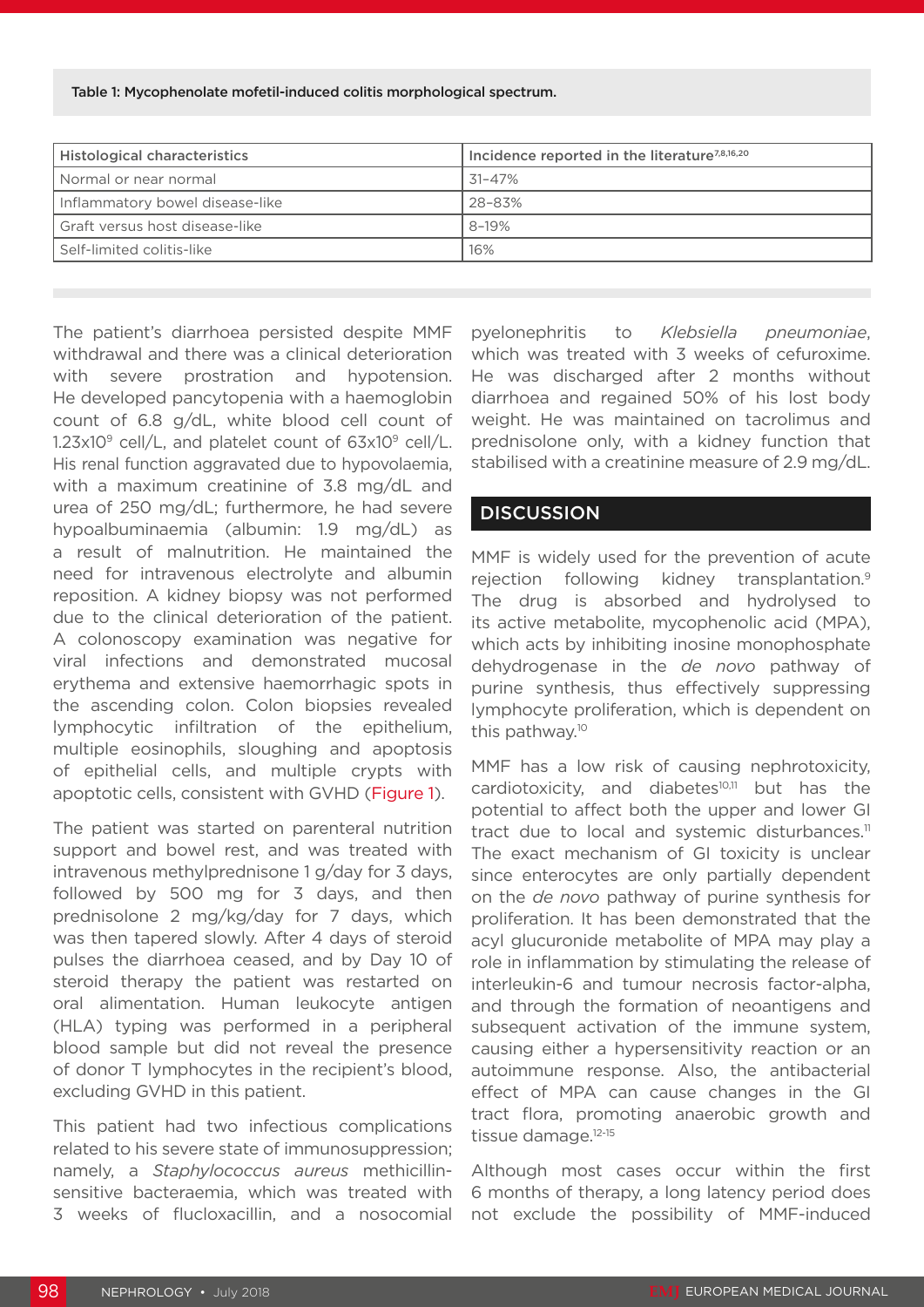diarrhoea.16 Indeed, there have been no studies focussing on the chronological relationship between duration of MMF therapy and symptom onset.<sup>16</sup> There have been sporadic reports of late-onset MMF-induced diarrhoea, with the latest in a heart transplant patient who presented after 13 years of stable MMF therapy.<sup>17,18</sup>

MMF-related GI mucosal injury may present with variable injury patterns, with the most common being a normal appearing mucosa.19 In a study by Selbst et al.,<sup>7</sup> the histological changes in patients receiving MMF were categorised as normal or near normal (31%), inflammatory bowel disease-like (28%), GVHD-like (19%), ischaemialike (3%), and self-limited colitis-like (16%). Calmet et al.<sup>8</sup> also demonstrated histological variability in MMF-induced colitis and reported a GVHD-like pattern incidence of 8.3%. Liapis et al.<sup>20</sup> further substantiated the wide spectrum of histological changes associated with MMF in 43 colon biopsies, with an incidence of 83% of inflammatory bowel disease-like changes and 18% of GVHD-like changes.<sup>20</sup> The study also documented variable timing of diarrhoea onset and showed the main histopathological features of MMF-induced colitis were apoptosis and crypt distortion: characteristics similar to GVHD and inflammatory bowel disease (Table 1).<sup>20</sup>

In 2003, Papadimitriou et al.<sup>21</sup> demonstrated similarities in the histological features of colitis secondary to MMF and GVHD. Likewise, Al-Absi et al.<sup>22</sup> described five patients who presented with variable onset and duration of MMF-induced diarrhoea with colonoscopy findings similar to GVHD. These findings were prominent crypt cell apoptosis, enterocyte cytologic atypia, increased neuroendocrine cells, and glandular architectural distortion.<sup>21,22</sup>

The distinction between MMF and GVHDinduced colitis is clinically important since not only the aetiology and natural history but also the management of these disorders are different. In GVHD, the donor's leukocytes dominate the recipient's immune system and induce an immune reaction that causes a multisystem disorder.<sup>23</sup> This is less common in solid organ transplantation than after haematopoietic stem cell transplantation. In kidney transplant patients, only six cases of GVHD have been described and these were associated with a high degree of HLA mismatch or donor HLA homozygosity; all cases

were within the first year after transplantation, with a median time from transplant to GVHD of 111.2±90.4 days.<sup>24-29</sup> The diagnosis of GVHD is made by a tissue biopsy documenting epithelial cell apoptosis and mononuclear cell inflammatory infiltrate, and evidence of the presence of donor lymphocytes by serological HLA typing, polymerase chain reaction-based microsatellite markers, or fluorescence *in situ* hybridisation analyses.<sup>23</sup>

The immune dysregulation caused by MMF induces proliferation of donor lymphocytes, which can generate a GVHD-like phenotype. Star et al.<sup>30</sup> demonstrated that the presence and quantity of lamina propria eosinophils and endocrine cell aggregates, and the presence and degree of crypt distortion, apoptotic microabscesses, and hypereosinophilic crypts were features independently associated with MMF. Furthermore, the quantities of intraepithelial lymphocytes and endocrine cells were also significantly higher in patients with GVHD compared to those with MMF-induced colitis.30

The treatment for GVHD is based on increasing immunosuppression with corticosteroids and, depending on the severity of the symptoms, includes adding other immunosuppressive agents.21 In most cases of MMF-induced colitis, dose reduction or withdrawal is sufficient; however, if symptoms persist, steroid therapy may be required. There are controversial data on GI symptom improvement after conversion to enteric-coated mycophenolate sodium, which decreases local adverse effects but has similar systemic toxic effects to MMF.5,15,31,32 There is also one case report of MMF-induced ulcerative colitis with features of inflammatory bowel disease treated successfully with infliximab. $33$  The complexity and severity of histological features might explain the variation in treatment response.

The case detailed in this report was a challenging diagnosis of late-onset MMF-induced colitis that was unresponsive to MMF withdrawal and treated successfully with pulse steroids. MMF-induced colitis has rarely been reported with such a late presentation on a stable dose of immunosuppression, and cases of GVHD after kidney transplant have only been described within the first year. The patient had been receiving MMF therapy for 9 years and had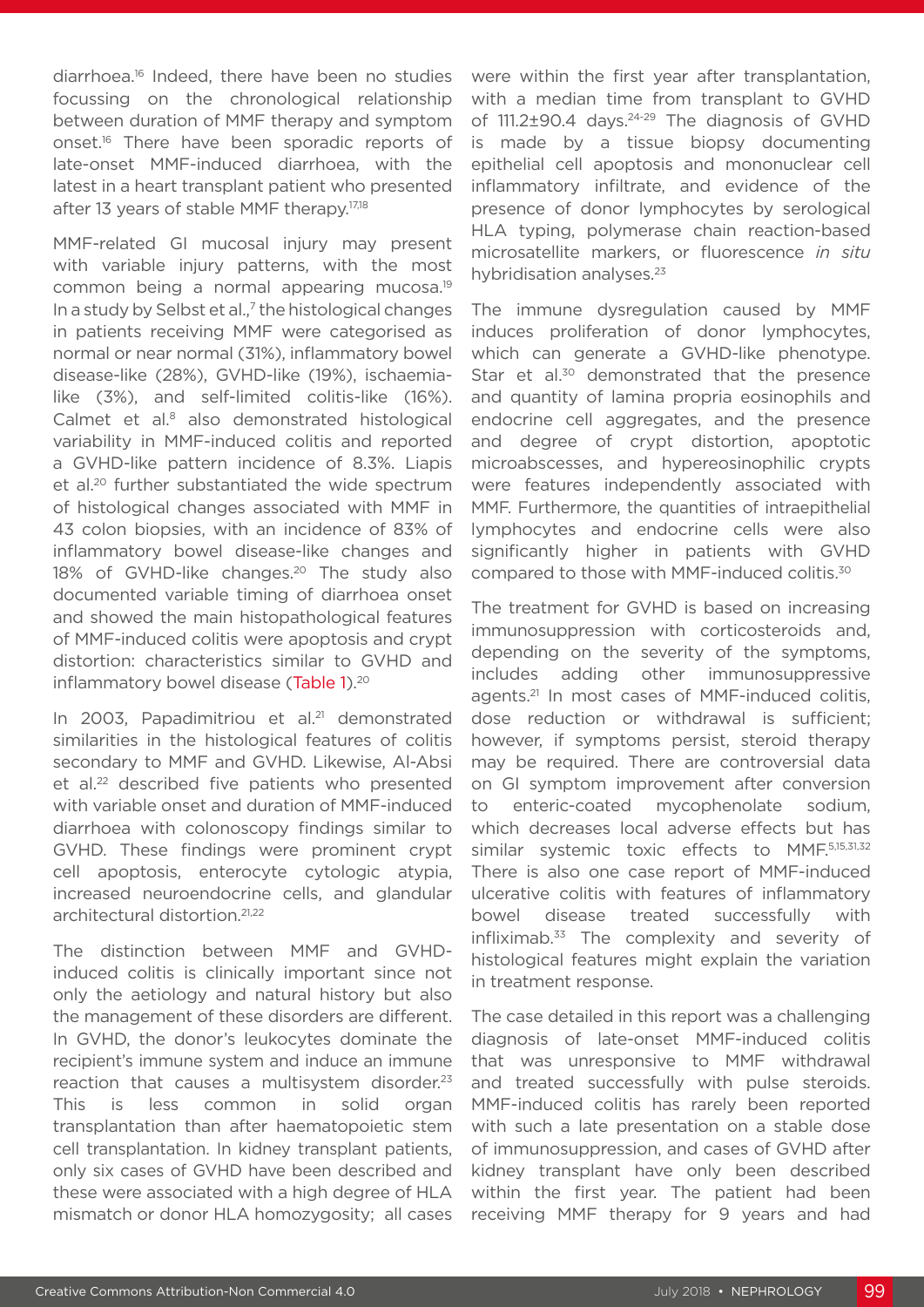tolerated it well up to symptom occurrence. adverse event commonly develops within the Additionally, the biopsy findings of numerous eosinophils suggested a GVHD-like pattern of MMF-induced colitis, since GVHD was excluded by HLA typing. Although the diarrhoea persisted despite discontinuing MMF and a response was only possible with pulse steroids and high-dose prednisone, which is atypical for MMF-induced colitis, it was believed that the severity of the mucosal injury (similar to that seen in GVHD) was the cause of unresponsiveness to MMF withdrawal and the need for high-dose steroid therapy.

### **CONCLUSION**

Diarrhoea associated with immunosuppression is a common complication after renal transplantation and has a significant impact on graft function and mortality. Although this

first year after kidney transplant, late-onset MMF-induced colitis must be considered as a differential diagnosis.

The wide morphological spectrum reported in MMF-induced colitis includes normal mucosa, inflammatory bowel disease-like, ischaemia-like, self-limited colitis-like, and GVHD-like features, which can result in misdiagnosis and a delay in the time to intervention. Given the differences in the therapeutic management and prognosis of these diseases, it is crucial to inform the pathologist of the clinical history of MMF therapy and to consider this diagnosis regardless of the duration of therapy. Treatment is complex and variable, ranging from MMF withdrawal to successful reports of specific immunosuppressive agents used to treat the histological pattern mimicked by MMF-induced colitis.

#### References

- 1. Bunnapradist S et al. Incidence and risk factors for diarrhea following kidney transplantation and association with graft loss and mortality. Am J Kidney Dis. 2008;51(3):478-86.
- 2. Ekberg H et al. Clinicians underestimate gastrointestinal symptoms and overestimate quality of life in renal transplant recipients: A multinational survey of nephrologists. Transplantation. 2007;84(8):1052-4.
- 3. Aulagnon F et al. Diarrhea after kidney transplantation: A new look at a frequent symptom. Transplantation. 2014;98(8):806-16.
- 4. Wagner M et al. Mycophenolic acid versus azathioprine as primary immunosuppression for kidney transplant recipients. Cochrane Database Syst Rev. 2015;(12):CD007746.
- 5. Jehangir A et al. Severe enteropathy from mycophenolate mofetil. ACG Case Rep J. 2016;3(2):101-3.
- 6. Arns W. Noninfectious gastrointestinal (GI) complications of mycophenolic acid therapy: A consequence of local GI toxicity? Transplant Proc. 2007;39(1):88-93.
- 7. Selbst MK et al. Spectrum of histologic changes in colonic biopsies in patients treated with mycophenolate mofetil. Mod Pathol. 2009;22(6):737-43.
- 8. Calmet FH et al. Endoscopic and histological features of

mycophenolate mofetil colitis in patients after solid organ transplantation. Ann Gastroenterol. 2015;28(3):366-73.

- 9. van Gelder T et al. A randomized double-blind, multicenter plasma concentration controlled study of the safety and efficacy of oral mycophenolate mofetil for the prevention of acute rejection after kidney transplantation. Transplantation. 1999;68(2):261-6.
- 10. Allison AC, Eugui EM. Mycophenolate mofetil and its mechanism of action. Immunopharmacology. 2000; 47(2-3):85-118.
- 11. Parfitt JR et al. Mycophenolate mofetil-related gastrointestinal mucosal injury: Variable injury patterns, including graft-versus-host disease-like changes. Am J Surg Pathol. 2008;32(9):1367-72.
- 12. Allison AC, Eugui EM. Mechanism of action of mycophenolate mofetil in preventing acute and chronic allograft rejection. Transplantation. 2005;80(2 Suppl):S181-90.
- 13. Wieland E et al. Induction of cytokine release by the acyl glucuronide of mycophenolic acid: A link to side effects? Clin Biochem. 2000;33(2):107-13.
- 14. King AR, Dickinson RG. Studies on the reactivity of acyl glucuronides – IV. Covalent binding of diflunisal to tissues of the rat. Biochem Pharmacol. 1993;45(5):1043-7.
- 15. Davies NM et al. Gastrointestinal side effects of mycophenolic acid in renal transplant patients: A reappraisal. Nephrol Dial Transplant. 2007;22(9):2440-8.
- 16. Dhakal P et al. Clinical features and outcomes of mycophenolate mofetilinduced diarrhea: A systematic review. JAMMR. 2017;24(6):1-9.
- 17. Curtin BF et al. Unusually late-onset mycophenolate mofetil-related colitis. Am J Health Syst Pharm. 2014;71(21):1858-61.
- 18. Goyal A et al. A unique case of mycophenolate induced colitis after 10 years of use. Case Rep Gastrointest Med. 2016;2016:3058407.
- 19. Lee S et al. Pointers and pitfalls of mycophenolate-associated colitis. J Clin Pathol. 2013;66(1):8-11.
- 20. Liapis G et al. Histological spectrum of mycophenolate mofetil-related colitis: Association with apoptosis. Histopathology. 2013;63(5):649-58.
- 21. Papadimitriou JC et al. Histologic features of mycophenolate mofetilrelated colitis: A graft-versus-host disease-like pattern. Int J Surg Pathol. 2003;11(4):295-302.
- 22. Al-Absi AI et al. Patterns of injury in mycophenolate mofetil-related colitis. Transplant Proc. 2010;42(9):3591-3.
- 23. Nassereddine S et al. Acute graft versus host disease: A comprehensive review. Anticancer Res. 2017;37(4):1547-55.